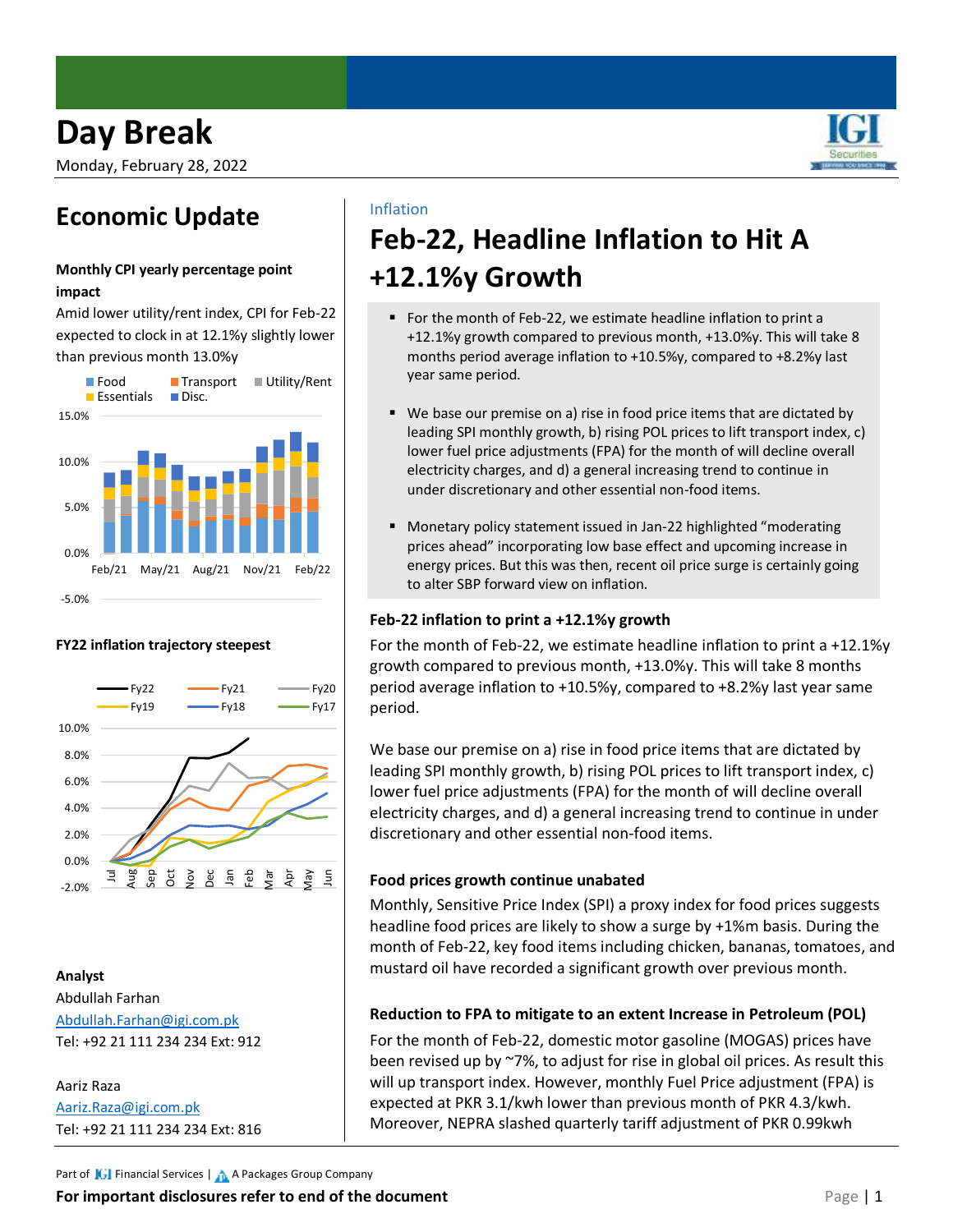

which combined with lower FPA should bring down overall electricity charges index contributing 4.11% in national CPI index.

### **Outlook: Price moderation in coming months?**

The ongoing geopolitical tension between Russia & Ukraine, has embedded uncertainty to global markets and so to commodity prices. International Oil prices have crossed US\$ 100/bbl and early resolution to the conflict seems rather distant. While we have a medium to long-term price moderation view [\(link\)](https://www.igisecurities.com.pk/downloads/research/OilAt90s.pdf), but it cannot be said with certainty as when it will happen or even worse things further escalate.

Keeping the current market uncertainty, monetary policy statement issued in Jan-22 highlighted "moderating prices ahead" incorporating low base effect and upcoming increase in energy prices. But this was then, recent oil price surge is certainly going to alter SBP forward view on inflation.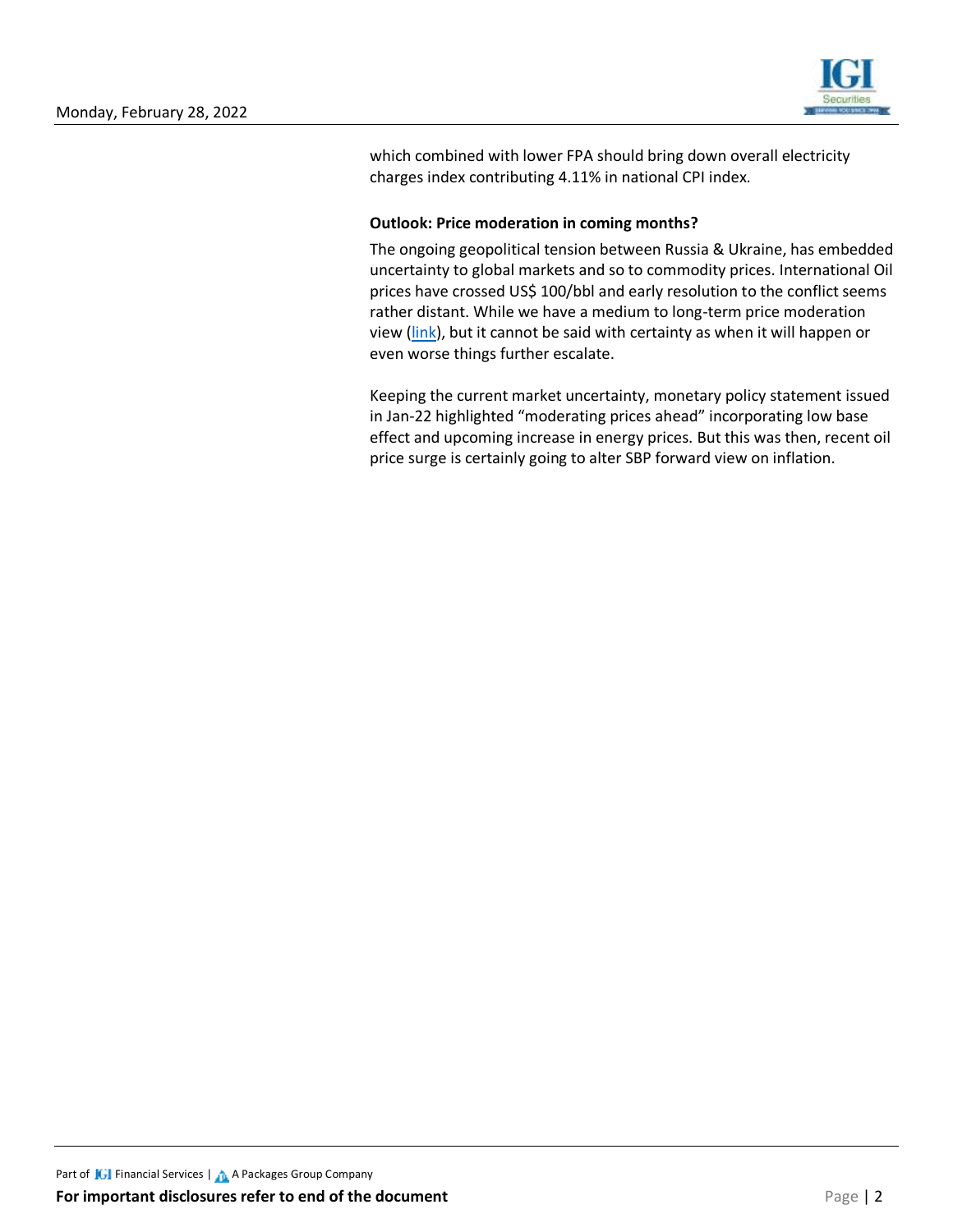

### **Important Disclaimer and Disclosures**

Research Analyst(s) Certification: The Research Analyst(s) hereby certify that the views about the company/companies and the security/ securities discussed in this report accurately reflect his or her or their personal views and that he/she has not received and will not receive direct or indirect compensation in exchange for expressing specific recommendations or views in this report. The analyst(s) is principally responsible for the preparation of this research report and that he/she or his/her close family/relative does not own 1% or more of a class of common equity securities of the following company/companies covered in this report.

**Disclaimer**: The information and opinions contained herein are prepared by IGI Finex Securities Limited and is for information purposes only. Whilst every effort has been made to ensure that all the information (including any recommendations or opinions expressed) contained in this document (the information) is not misleading or unreliable, IGI Finex Securities Limited makes no representation as to the accuracy or completeness of the information. Neither, IGI Finex Securities Limited nor any director, officer or employee of IGI Finex Securities Limited shall in any manner be liable or responsible for any loss that may be occasioned as consequence of a party relying on the information. This document takes no account of the investment objectives, financial situation and particular needs of investors, who shall seek further professional advice before making any investment decision. The subject Company (ies) is a client of the IGI Finex Securities Limited and IGI Finex Securities offers brokerage services to Subject Company (ies) on a regular basis, in line with industry practice. This document and the information may not be reproduced, distributed or published by any recipient for any purpose. This report is not directed or intended for distribution to, or use by any person or entity not a client of IGI Finex Securities Limited, else directed for distribution.

**Rating system**: IGI Finex Securities employs three tier ratings system, depending upon expected total return (return is defined as capital gain exclusive of tax) of the security in stated time period, as follows:

### **Recommendation Rating System**

Buy if target price on aforementioned security (ies) is more than 10%, from its last closing price(s) Hold if target price on aforementioned security (ies) is in between -10% and 10%, from its last closing price(s) Sell if target price on aforementioned security (ies) is less than -10%, from its last closing price(s)

**Risk**: Investment in securities are subject to economic risk, market risk, interest rate risks, currency risks, and credit risks, political and geopolitical risks. The performance of company (ies) covered herein might unfavorably be affected by multiple factors including, business, economic, and political conditions. Hence, there is no assurance or guarantee that estimates, recommendation, opinion, etc. given about the security (ies)/company (ies) in the report will be achieved.

**Basic Definitions and Terminologies used:** Target Price: A price target is the projected price level of a financial security stated by an investment analyst or advisor. It represents a security's price that, if achieved, results in a trader recognizing the best possible outcome for his investment, Last Closing: Latest closing price, Market Cap.: Market capitalization is calculated by multiplying a company's shares outstanding by current trading price. EPS: Earnings per Share. DPS: Dividend per Share. ROE: Return on equity is the amount of net income returned as a percentage of shareholders' equity. P/E: Price rnings ratio of a company's share price to its per-share earnings. P/B: Price to Book ratio used to compare a stock's market value to its book value. DY: The dividend yield is dividend per share, divided by the price per share.

IGI Finex Securities Limited Research Analyst(s) Research Identity Number: BRP009 © Copyright 2022 IGI Finex Securities Limited